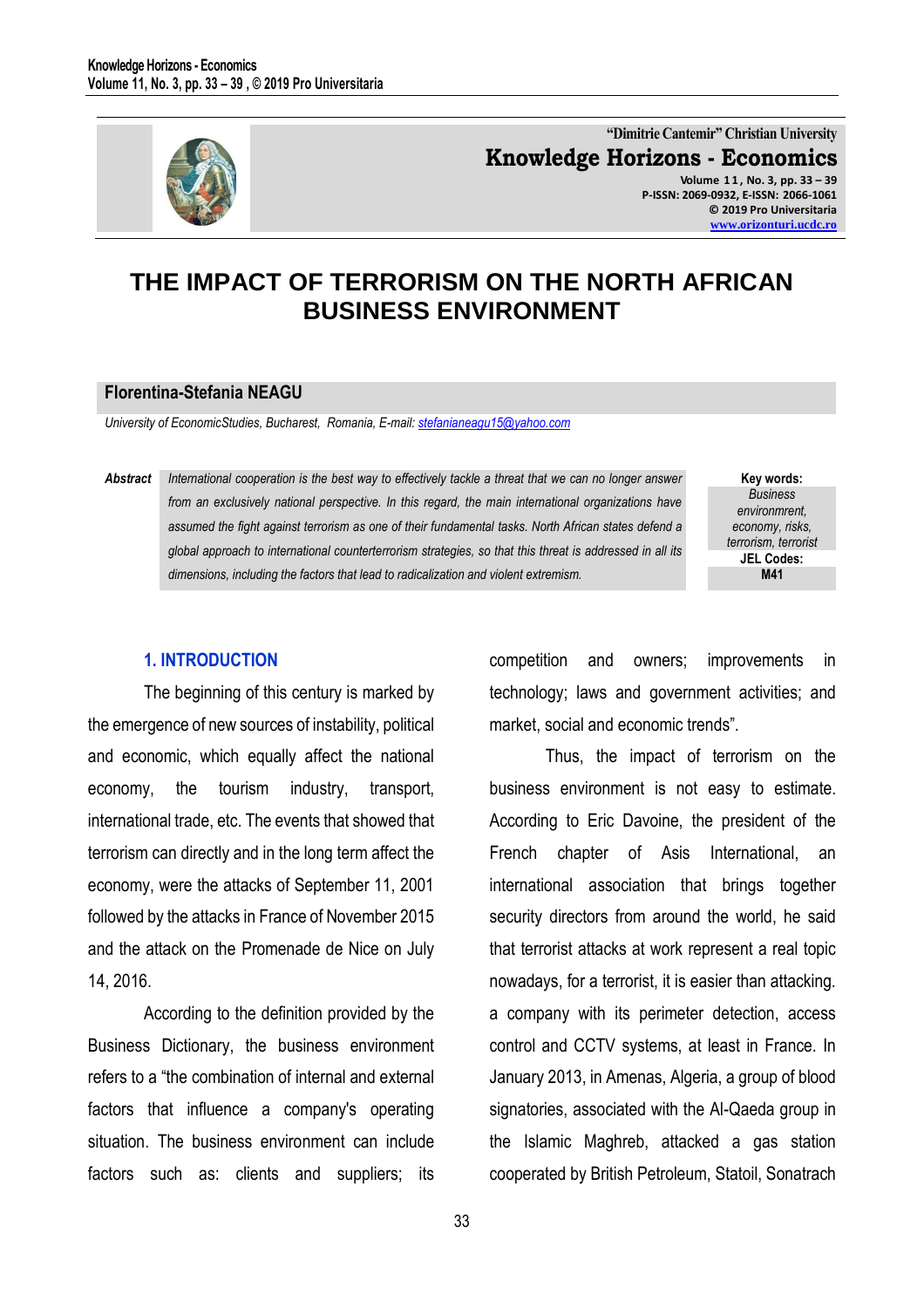(Le Figaro, 2013). Similarly, French cement maker Lafarge faced Boko Haram in Ashaka, Nigeria, when attackers went to the cement plant and stole vehicles (Les Echos, 2014). Eric Davoine also stated that - the terrorist threat represents more French interests abroad than in France, where the units can intervene in less than 20 minutes throughout the territory (Info Protection, 2017).

### **2. CURRENT SITUATION OF THE BUSINESS ENVIRONMENT IN NORTH AFRICA**

According to Wlakebb the main factors influencing the business environment are: political, economic, social and technological. The *political environment* affects the afflicted by the decisions taken by the institutions at local and state level by offering incentives, reducing the taxes to the companies or they can impose regulations that limit the commercial transactions.

The broader *economic environment* of a company is one factor that can affect the business environment of a company. During a recession, consumers spend less on optional items such as cars and appliances. As a result, the business environment suffers. On the other hand, if the economic environment is one of prosperity, consumers are more likely to spend money, not just on necessities, but larger items as well.

The *social factors* that affect the business's economic environment are the cultural influences of the time. For example, a fashion designer who creates bottom of the bell, striped pants will not succeed in an environment where straight leg, solid color pants are desired. A social environment that

tends to be more conservative does not support styles that seem to be fashionable. The activity of the fashion designer will suffer if he does not change the style of clothing. The same would apply to the manufacturers who produce and the stores that sell these goods.

*Innovation and technology* affect business environments. As technology progresses, a business is forced to keep up. For example, when computers were invented, they were the size of a room. Users have been forced to use punch cards to perform basic functions. Today, computers that are much more powerful can fit in the palm of a hand. Companies that do not keep pace with the risk of technology increase production costs and higher prices. If the cost of the company to produce a product or service exceeds competitors, the company may soon find themselves out of business.

According to this survey conducted in Algeria, it shows that one of the main difficulties identified by the operators concerns the issue of "predictability as well as the changing character of the regulatory framework.

The results obtained by the business consulting firm Oxford Business Group (OBG) show a large part of business leaders positively evaluate the state of the economy. Two-thirds of the business leaders surveyed said they would be likely or very likely to make a significant investment in the next twelve months, which according to OBG criteria shows a high confidence index that could pave the way for greater diversification. Moreover, the Algerian private sector has experienced growth over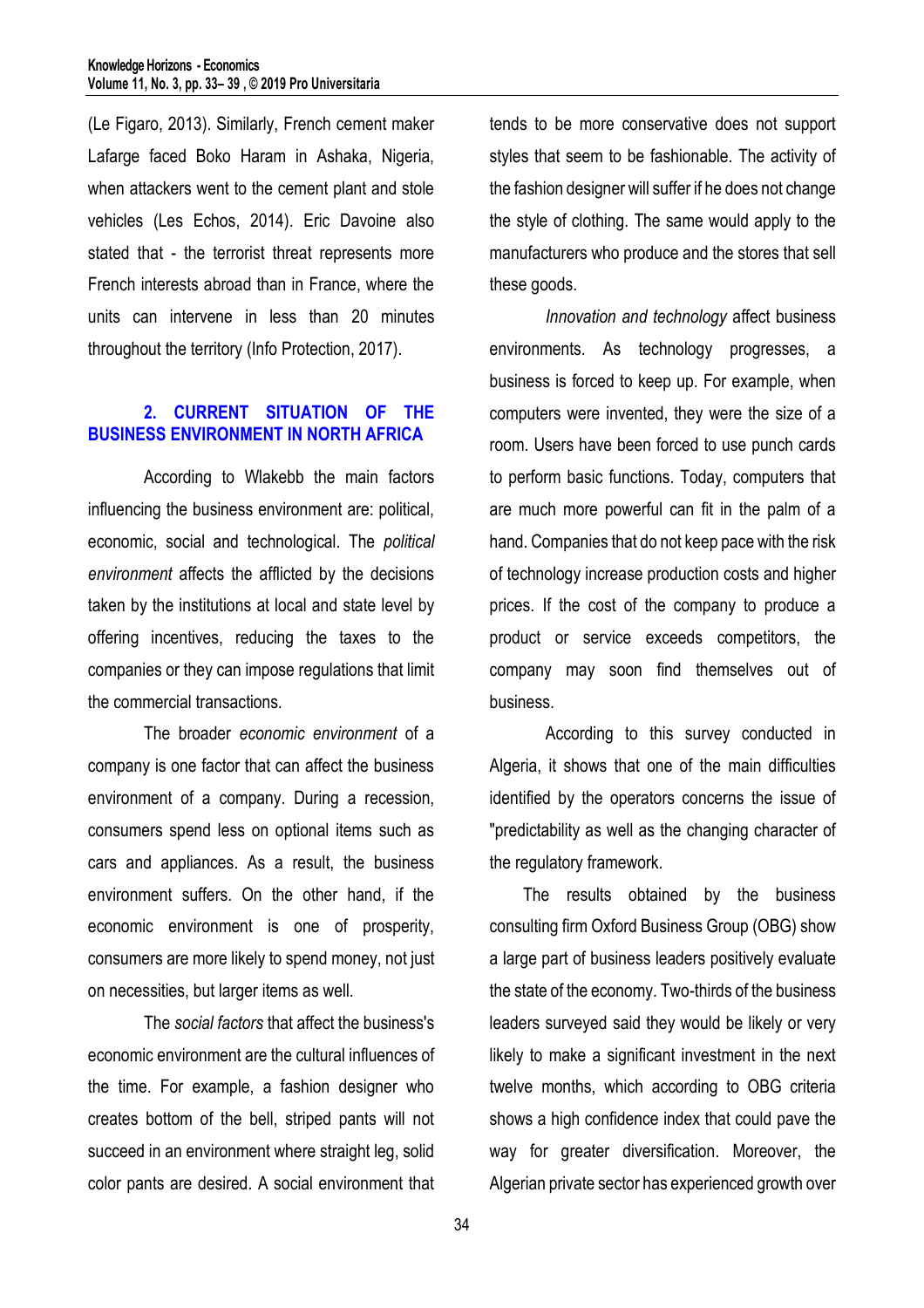the past two decades, although it still faces some constraints, including import regulations that have clearly affected its performance.

Those familiar with the Algerian business environment know that foreign investors are facing some constraints, including the inability to take majority stakes in local business and projects since 2009. In this regard, the survey reveals a certain divergence of business leaders questioned by on the competitiveness of the current fiscal environment in Algeria. In fact, when asked "to what extent is the current fiscal environment in Algeria globally?", 4% of the respondents consider it very competitive, 41% consider it competitive, 34% consider that the current fiscal environment in Algeria is not very competitive and 3% say it is very competitive. Most business leaders mention rising oil prices as an external event that could have the biggest impact on the Algerian economy, followed by trade protectionism 18% and instability in neighboring countries 6% (Rabhi, 2017).

## **3. THE MAIN RISKS FOR THE BUSINESS ENVIRONMENT**

Today's risk environment is becoming more complex and interconnected, with risks that are not restricted by the country's borders or related to industries. What is happening globally shapes regional risk landscapes and what brings risk to a market is a potential risk for larger economies. For this reason, the World Economic Forum evaluated the risk landscape from both a global and a local point of view. Thus, it used data from the Global Risk Perception Survey from stakeholders around the world and from the Opinion Survey of business leaders in the Middle East and North Africa.

Respondents of the Global Risk Perception Survey 2018-2019 have expressed concern about the deterioration of the international economic environment, with the vast majority expecting increasing risks in 2019, of which 91% expect economic confrontations between the big powers and 88% at erosion of multilateral trade rules and agreements.



## **Figure 1. The main risks for business on the short term in North Africa**

Source: World Economic Forum Global Risks Perception Survey 2018-2019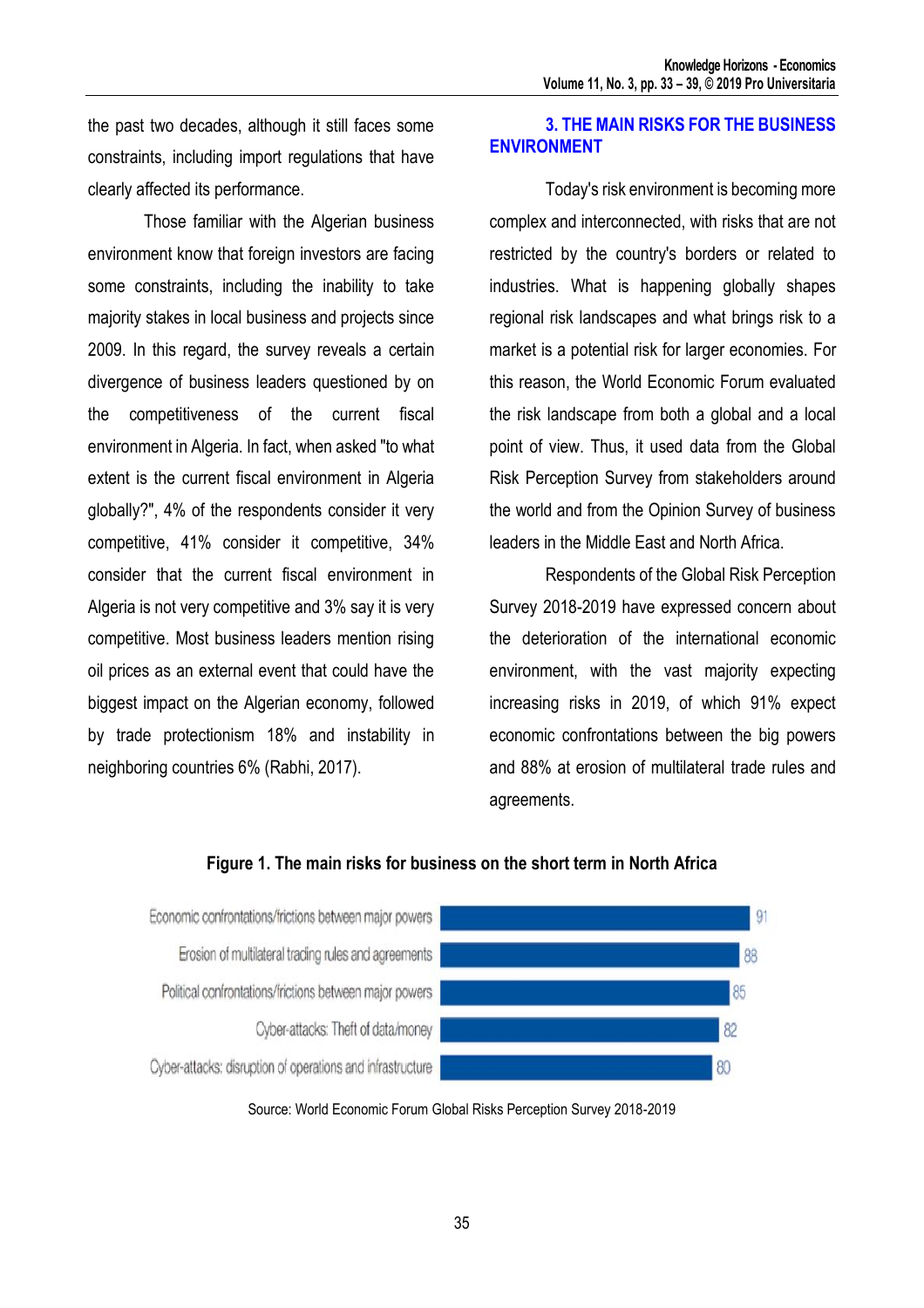The potential costs of global trade tensions were highlighted in January 2019, when the International Monetary Fund (IMF) cited trade disputes as one of the reasons for revising its global growth projections for the second time in three months. These developments present a particular risk for the MENA region, which is based on tradedependent economies, where, according to the IMF, the total trade-to-GDP ratio is about 66% (World Economic Forum, 2019).

A long-term opportunity for the development of the North African business environment is the growth of the young population, which will mean lower unemployment among young people. It is expected that the population in the Middle East and North Africa will double in size by 20150, with major changes in the age structure of the population. The population of teenagers and young people from almost all countries in the region will increase, expanding the share of the working age population, with fewer dependents.

According to a UNICEF report, this could generate a demographic dividend: given the right investments and opportunities, the working age population will remain with a more disposable income, which can stimulate consumption, production and higher investments - in those the latter accelerating growth and common wealth. Children and young people are a powerful force for change in building a prosperous and stable future for themselves, their communities and their countries (Cappelaere, 2019).

### **4. THE MAIN FORMS IN WHICH TERRORISM AFFECTS THE ENVIRONMENT**

The high-profile terrorist attacks in the United States, Bangladesh, Iraq, France and Istanbul, Manchester and Barcelona are just some of the more than 1,000 known terrorist attacks between the November 13, 2015 attack in Paris and this August 2017 Investors and companies in the United States have addressed the realities and tragedies of global terrorism since at least 2001, and the threat has only increased. While the human cost is devastating, the economic impact may be greater than most realize. What follows are the five ways in which terrorism impacts the economy.

The most immediate and measurable impact of terrorism is physical destruction. Terrorists destroy existing plants, machines, transport systems, workers and other economic resources. On smaller scales, acts of terrorism can blow up cafes, churches or roads. The large-scale attacks, the most infamous attacks of September 11, 2001 at the World Trade Center, can destroy billions of euros in property and kill meaningless thousands of productive workers.

The impact of terrorism and war is always negative for the economy, and physical destruction is a great reason. The productive resources that could have generated valuable goods and services have been destroyed, while other resources are almost invariably diverted from other productive uses to strengthen the army and defense.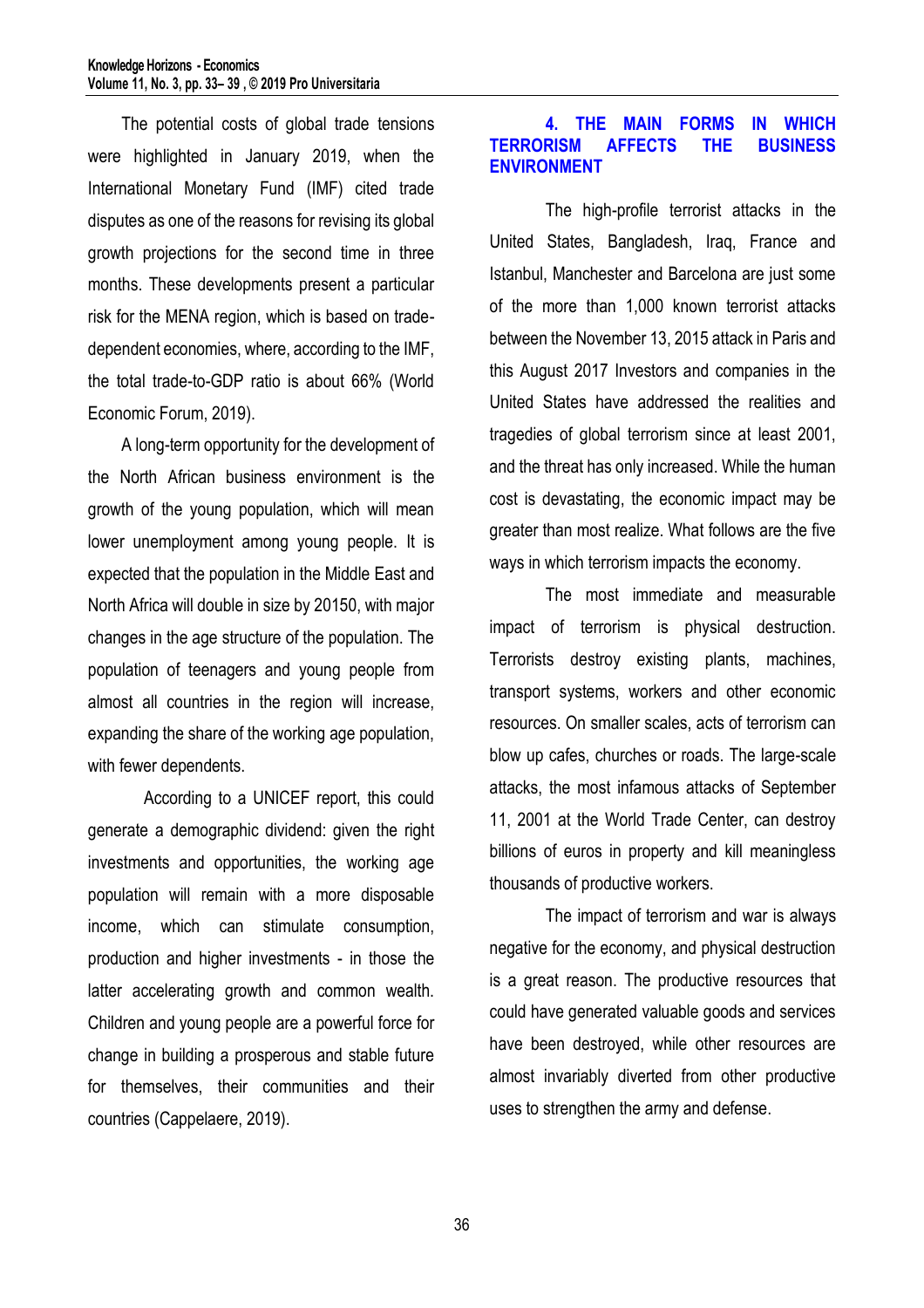The financial markets literally closed after September 11, and did not really recover until months after the 2003 invasion of Iraq.

There is much debate about the depth and omnipresence of the real impact on financial markets. As the threats and publicity of global terrorism continue to increase, markets seem to be increasingly resistant. Stock indexes did not decrease long after terrorist attacks in France killed at least 129 people in 2015. However, the deadly attack in Nice, France in 2016 increased the feeling that France may be an increasingly unstable place to Live and do business. The real threat of global terrorism from an investor's perspective is on a larger picture, not on individual incidents. International investment and cooperation are minor in a world full of terrorism.

There are two obvious industries especially vulnerable to the effects of terrorism: insurance and tourism. Not all insurance companies pay in case of international terrorism or foreign wars, so the impact is probably less than what one would expect. However, terrorism is a risky business for everyone, and insurance companies hate risk as much as anyone else.

Tourism is even more worrisome. In France, for example, tourism accounts for approximately 7 to 8% of the total gross domestic product (GDP). Vanguelis Panayotis, director of the MKG tourism consultant, told Reuters he expected a 30% drop in visitors to France in the month after the Nice attacks.

On a broader scale, terrorism harms international trade. This may be due to imminent threats, such as compromised trade routes and distribution systems, or due to psychological and physical reactions to terrorism. This also means less foreign direct investment (FDI), especially in unstable countries.

There is an old saying in the study of political economy that says "war is the health of the state." This means that, in times of conflict, reactive governments and nervous citizens are much more willing to give up economic freedoms and Policies in exchange for security. This could result in higher taxes, higher government deficits and higher inflation. During the war, the government often implements price controls and sometimes even the nationalization of industries.

Governments are less effective in managing resources for productive economic activity than individuals, especially when those resources are co-opted to achieve a strategic military objective. When governments are militarized, the private economy suffers. As economist and historian Robert Higgs demonstrated in his book "Crisis and Leviathan," many government controls remain in the same place long after the military campaigns end.

The final risk to the economy is political risk. This can already be seen in the United States and Europe since 2016, where there has been an increase in skepticism of foreign cultures, businesses, immigrant workers and refugees. Populist movements have already won a kind of victory in the United Kingdom, where anti-globalist and anti-trade sentiments helped Brexit. These kinds of important political events have an uncertain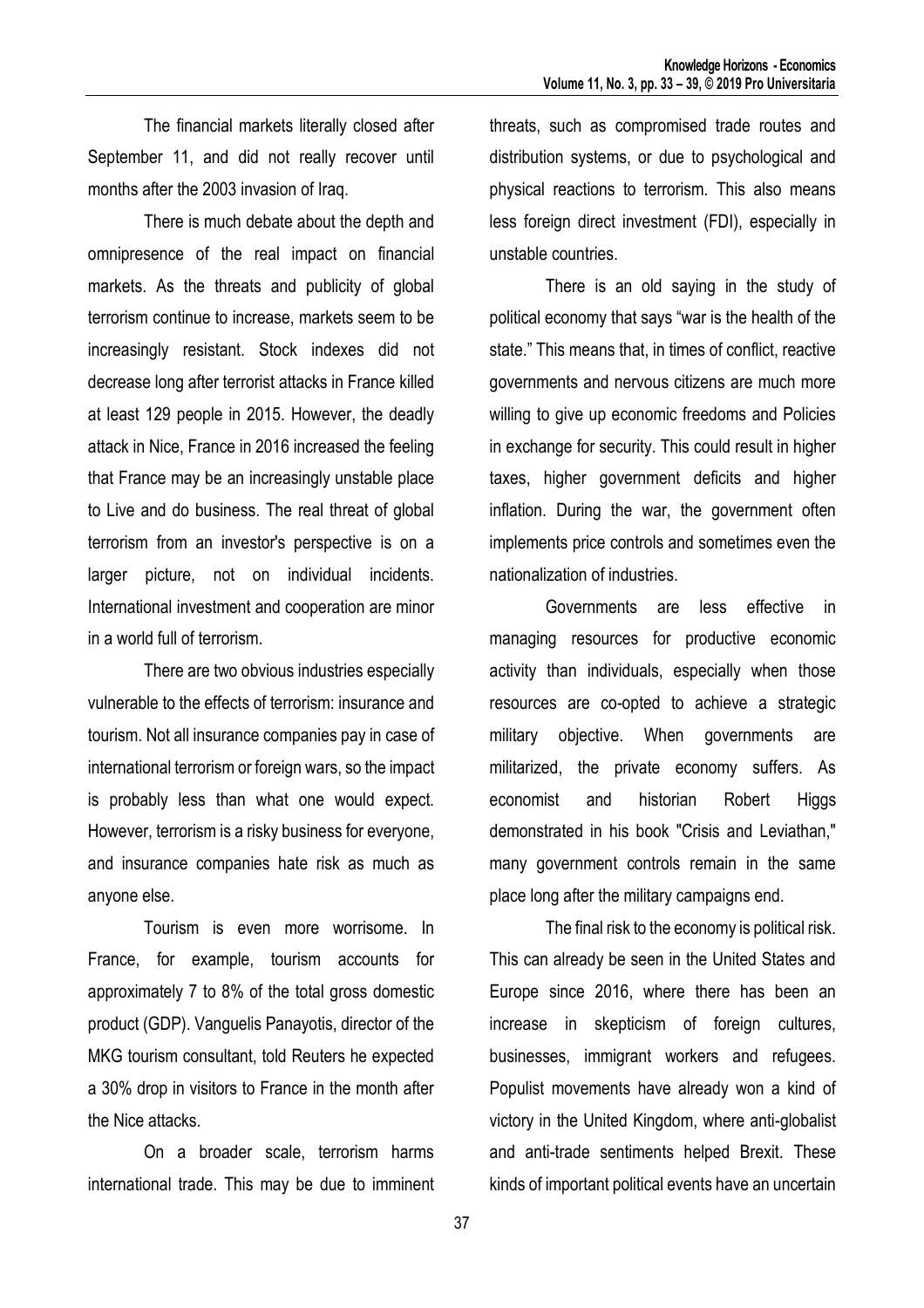economic fall in everything from currency to commerce and diplomacy.

The closure of the borders of trade and immigrant workers reduces the size and diversity of economic transactions and limits productive resources. Economists since Adam Smith argued that the division of labor and trade gains are limited to the size of the available production factors. Just as a single house or city is less productive if it only depends on domestic resources, national economies are also limited to the extent that they stop external producers and consumers (Marques de Oliva, 2019).

The economic cost of ETA is estimated to amount to 10% of the Basque Country's annual GDP.

 The OECD countries are able to adapt quickly to the economic impact of the terrorist attacks of lone planes.

 Terrorist deaths in OECD countries represent a tiny 1 percent of total global terrorist deaths for 2016.

Terrorism has reached the status of a major challenge in Spain, Europe and the world: OECD countries have witnessed some 10,000 deaths from terrorism since the 1970s due to IRA or ETA activity: the IRA it has been responsible for 19%, while to ETA we must attribute 7% of the deceaseds for their attacks in both Spain and France. This report posits that terrorism is adversely affecting the economy. Estimates published to date support this. A report by the European Parliament on the economic cost of terrorism for the European Union shows that the impact of terrorism on the European economy is

estimated at 179,811.9 million euros for the period 2004-2016.

Police operations against jihadism in Spain have been common in the last two decades. These are mainly arrests stemming from terrorist apologies and the recruitment of members to fight in Syria and Iraq. In the period 2004-2015, 148 police operations were carried out that resulted in the arrest of 603 people, especially of Moroccan nationality. The areas where most operations were carried out were Catalonia, Ceuta and Melilla, although there were arrests in practically all of Spain. The monitoring and control work is expensive as the funding channels of these groups tend to avoid international flows. Self-financing - salaries, social benefits - and local business contributions supplement the direct contributions of the parent company.

As for the impact on tourism, as the population becomes accustomed to terrorist events, the effects of terrorism on the tourism sector are usually short-lived. Of course we must consider whether terrorist attacks are sporadic or part of a larger conflict. The Europe factor contributes to a speedy recovery in terms of tourism in France, Spain, the United Kingdom and Belgium; Other countries have noticed a significant drop in tourists as a result of terrorist events: Turkey lost 10.7 million visitors and Egypt 4.2 million arrivals in 2016 (OBS Business School, no date).

#### **5. CONCLUSIONS**

As for the financing of terrorist groups, these are criminal organizations that resort to donations, kidnappings, bribes, extortion, drug